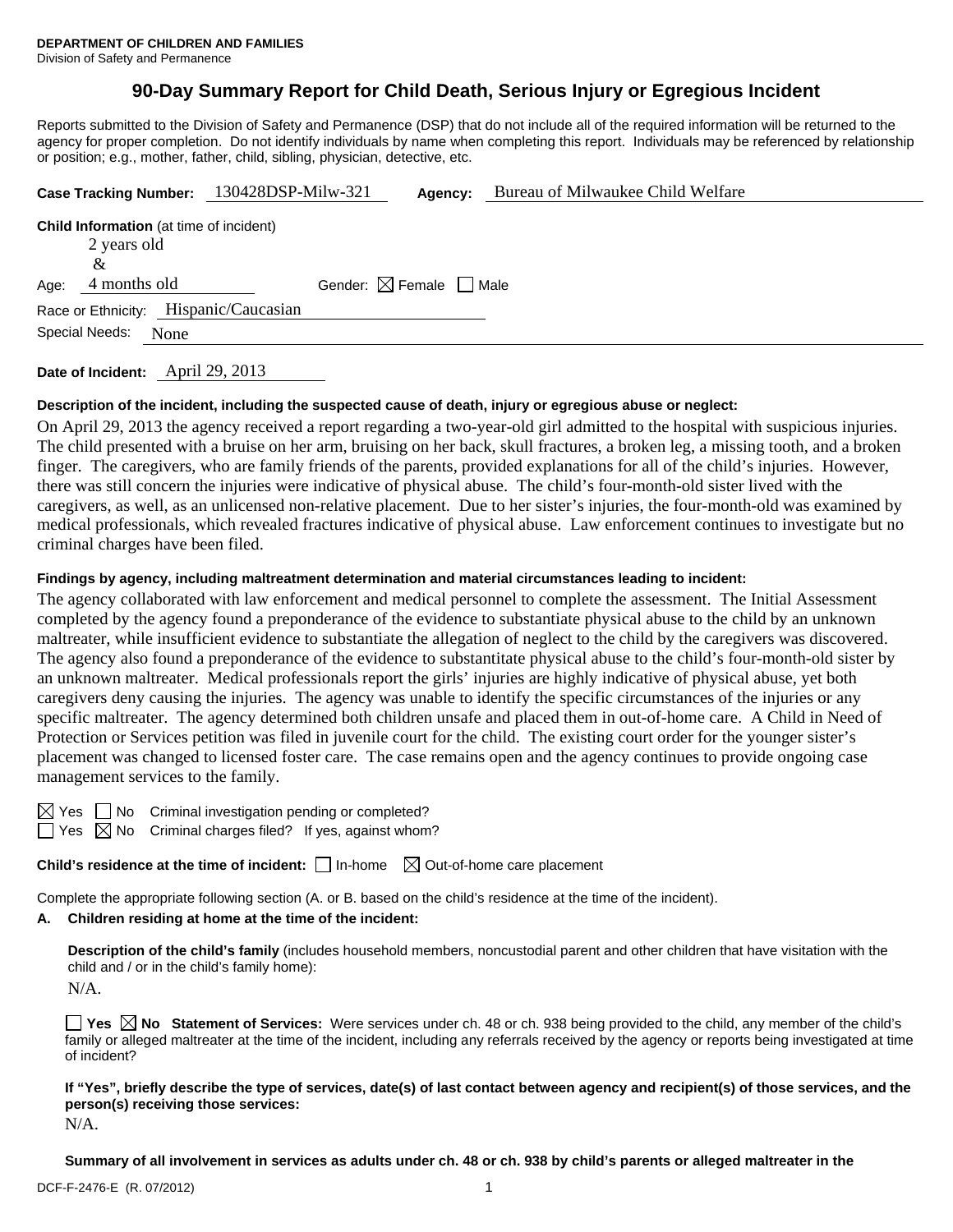**previous five years:** (Does not include the current incident.) N/A.

#### **Summary of actions taken by the agency under ch. 48, including any investigation of a report or referrals to services involving the child, any member of the child's family living in this household and the child's parents and alleged maltreater.** (Does not include the current incident.)

(Note: Screened out reports listed in this section may include only the date of the report, screening decision, and if a referral to services occurred at Access. Reports that do not constitute a reasonable suspicion of maltreatment or a reason to believe that the child is threatened with harm are not required to be screened in for an initial assessment, and no further action is required by the agency.) N/A.

**Summary of any investigation involving the child, any member of the child's family and alleged maltreater conducted under ch. 48 or ch. 938 and any services provided to the child and child's family since the date of the incident:**  N/A.

## **B. Children residing in out-of-home (OHC) placement at time of incident:**

## **Description of the OHC placement and basis for decision to place child there:**

At the time of the incident, the child had been living in the home of a family friend and his wife by informal agreement. The child's father was granted sole custody and placement of the child through family court in 2011. In 2012, the father left the child in the family friend's home when he went to Mexico. He had no further contact with the family. The caregivers were pursuing private guardianship of the child. The child's four-month-old sister tested positive for cocaine at birth. At that time, the agency determined her unsafe and filed a Child in Need of Protection or Services petition in juvenile court. The court ordered the younger sister's placement with the family friends as an unlicensed non-relative placement.

## **Description of all other persons residing in the OHC placement home:**

The child and the four-month-old sister resided with a family friend and his wife.

**Licensing history:** Including type of license, duration of license, summary of any violations by licensee or an employee of licensee that constitutes a substantial failure to protect and promote the welfare of the child. The couple was not licensed at the time of the incident.

| Summary of any actions taken by agency in response to the incident: (Check all that apply.) |                                                      |  |                                                   |  |  |
|---------------------------------------------------------------------------------------------|------------------------------------------------------|--|---------------------------------------------------|--|--|
| $\boxtimes$                                                                                 | Screening of Access report                           |  | Attempted or successful reunification             |  |  |
|                                                                                             | Protective plan implemented                          |  | Referral to services                              |  |  |
| NNOMO                                                                                       | Initial assessment conducted                         |  | <b>Transportation assistance</b>                  |  |  |
|                                                                                             | Safety plan implemented                              |  | Collaboration with law enforcement                |  |  |
|                                                                                             | Temporary physical custody of child                  |  | Collaboration with medical professionals          |  |  |
|                                                                                             | Petitioned for court order / CHIPS (child in need of |  | Supervised visitation                             |  |  |
|                                                                                             | protection or services)                              |  | Case remains open for services                    |  |  |
| <b>MUN</b>                                                                                  | Placement into foster home                           |  | Case closed by agency                             |  |  |
|                                                                                             | <b>Placement with relatives</b>                      |  | Initiated efforts to address or enhance community |  |  |
|                                                                                             | Ongoing Services case management                     |  | collaboration on CA/N cases                       |  |  |
|                                                                                             |                                                      |  | Other (describe):                                 |  |  |
|                                                                                             |                                                      |  |                                                   |  |  |

## **FOR DSP COMPLETION ONLY:**

#### **Summary of policy or practice changes to address issues identified during the review of the incident:**

Under the Child Welfare Disclosure Act (Section 48.981(7)(cr), Stats.), the DSP completes a 90-day review of the agency's practice in each case reported under the Act. In accordance with the DCF memo Series 2010-13, dated December 7, 2010 pertaining to the Child Welfare Case Review Protocol, the Bureau of Performance Management (BPM) completed an onsite review in case # 130428DSP-Milw-321 . The review determined: BMCW Access and Initial Assessment practice was in accordance with standards, Chapter 48 requirements, and BMCW policies and procedures. Integrated Family Services practice in the area of safety assessment and intervention was not in accordance with standards.

## **Recommendations for further changes in policies, practices, rules or statutes needed to address identified issues:**

Integrated Family Services will develop and implement a procedure and a tool to review safety plans in order to monitor effectiveness and ensure timely adjustments and modifications as needed.